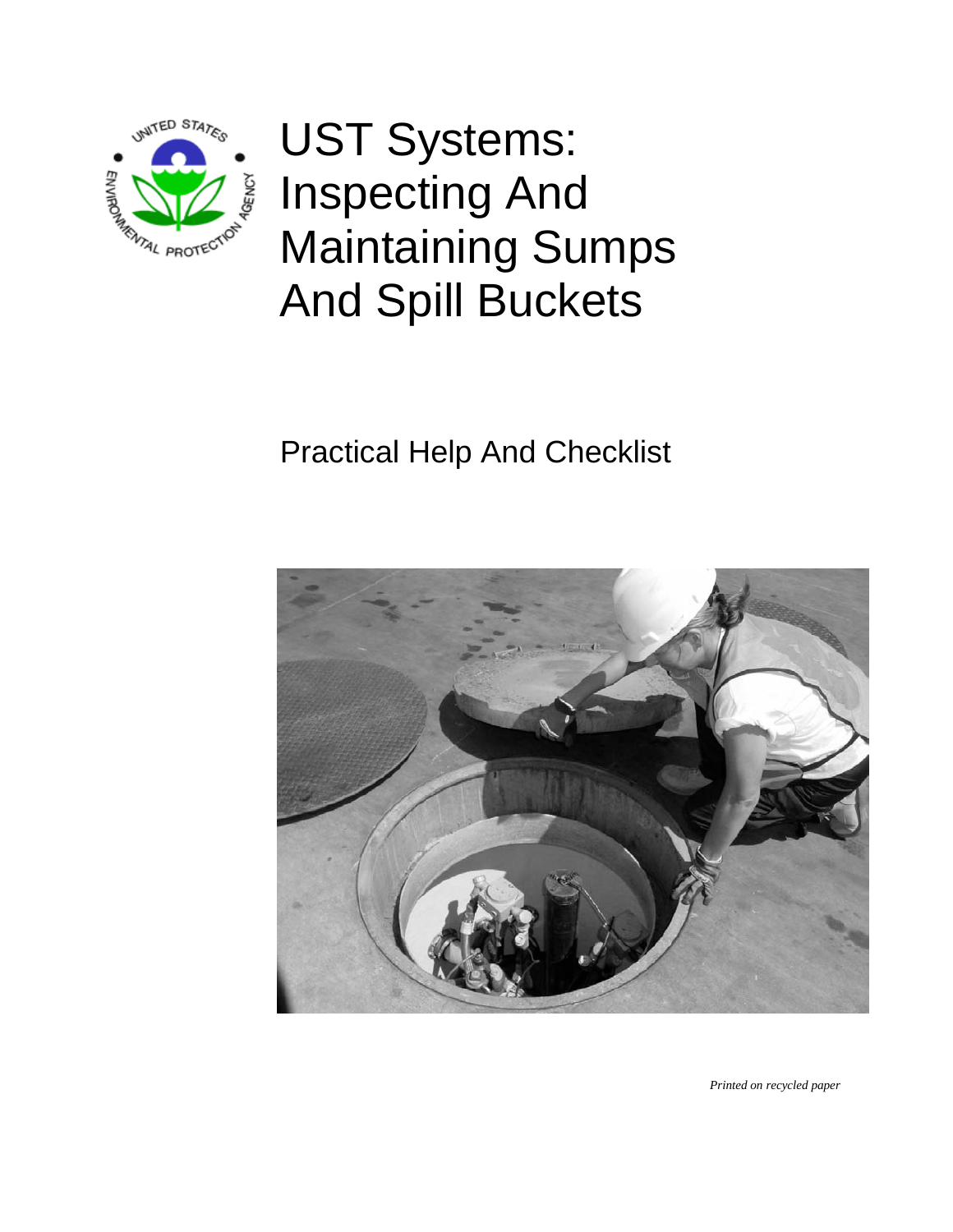# **Contents**

| What Kinds Of Sumps Are Associated With My UST System And Where Are They |  |
|--------------------------------------------------------------------------|--|
|                                                                          |  |
|                                                                          |  |
| Basic Maintenance Procedures For Sumps And Spill Buckets 7               |  |
| What Can You Do To Ensure Your Sumps and Spill Buckets Are               |  |
|                                                                          |  |
| What Should You Look For When You Inspect Your Turbine, Dispenser, And   |  |
|                                                                          |  |
| What Should You Look For When You Inspect Your Spill Buckets?  12        |  |
|                                                                          |  |

### **Appendix A: Sample Underground Storage Tank Sump And Spill Bucket Inspection Checklist**

This document provides information on inspecting and maintaining sumps and spill buckets. The information provided in this manual is not intended to replace or contradict your specific manufacturer's instructions for maintaining your sumps. Nothing in this manual is intended to endorse or criticize any specific type of equipment or any manufacturer. Photographs of common sump problems are provided for instructional purposes only. This document does not replace existing federal or state regulations, nor is it a regulation itself - it does not impose legally binding requirements. For regulatory requirements regarding UST systems, refer to the federal regulations governing underground storage tank systems (40 CFR Part 280) or corresponding state regulations.

Additional copies of this manual are available at no cost by calling EPA's toll-free distribution center at 800-490-9198. Or you can download a color copy by going to OUST's World Wide Web Home Page at<http://www.epa/gov/oust/pubs>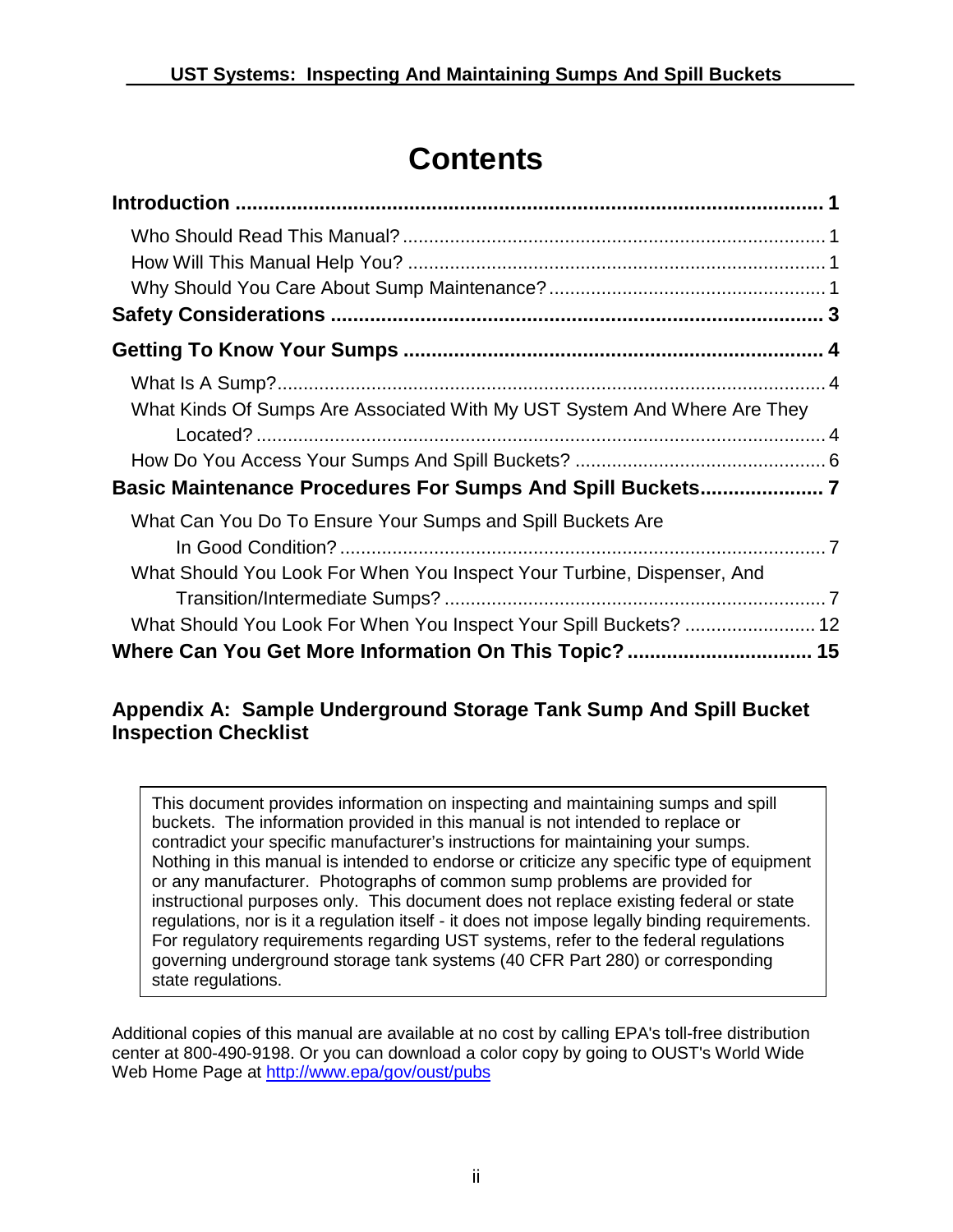# <span id="page-2-0"></span>**Introduction**

### <span id="page-2-1"></span>**Who Should Read This Manual?**

This manual is intended for owners and operators of underground storage tank (UST) systems; specifically, anyone who oversees the operation and maintenance of UST systems that contain and dispense petroleum products. UST owners/operators should ensure that only qualified personnel conduct inspection and maintenance activities.

### <span id="page-2-2"></span>**How Will This Manual Help You?**

This manual covers recommended inspection guidelines and best management practices for sumps associated with your UST system. This manual will:

- $\div$  Help you identify and inspect the sumps associated with your UST system, including the equipment in your sumps.
- Explain some simple steps you can take to maintain your sumps and the equipment in your sumps, as well as identify potential problems.
- ❖ Provide you with tips for fixing common problems before they cause a release to the environment.

For more complete guidance on how to operate and maintain your UST system, refer to the U.S. Environmental Protection Agency (EPA) document, *Operating And Maintaining Underground Storage Tank Systems, Practical Help And Checklists (EPA 510- B-05-002, May 2005)*.

### <span id="page-2-3"></span>**Why Should You Care About Sump Maintenance?**

Despite advances that have greatly reduced the threat of petroleum releases from UST systems into the environment, some UST systems continue to experience releases. Inadequate operation and maintenance is one reason these systems continue to experience releases.

**After reading this manual, you should be able to identify the different types of sumps associated with your UST system and be familiar with how to identify some common sumprelated problems.**

**The average cleanup cost for a leaking UST is about \$100,000. The cost can be more than \$1,000,000 if groundwater is affected.**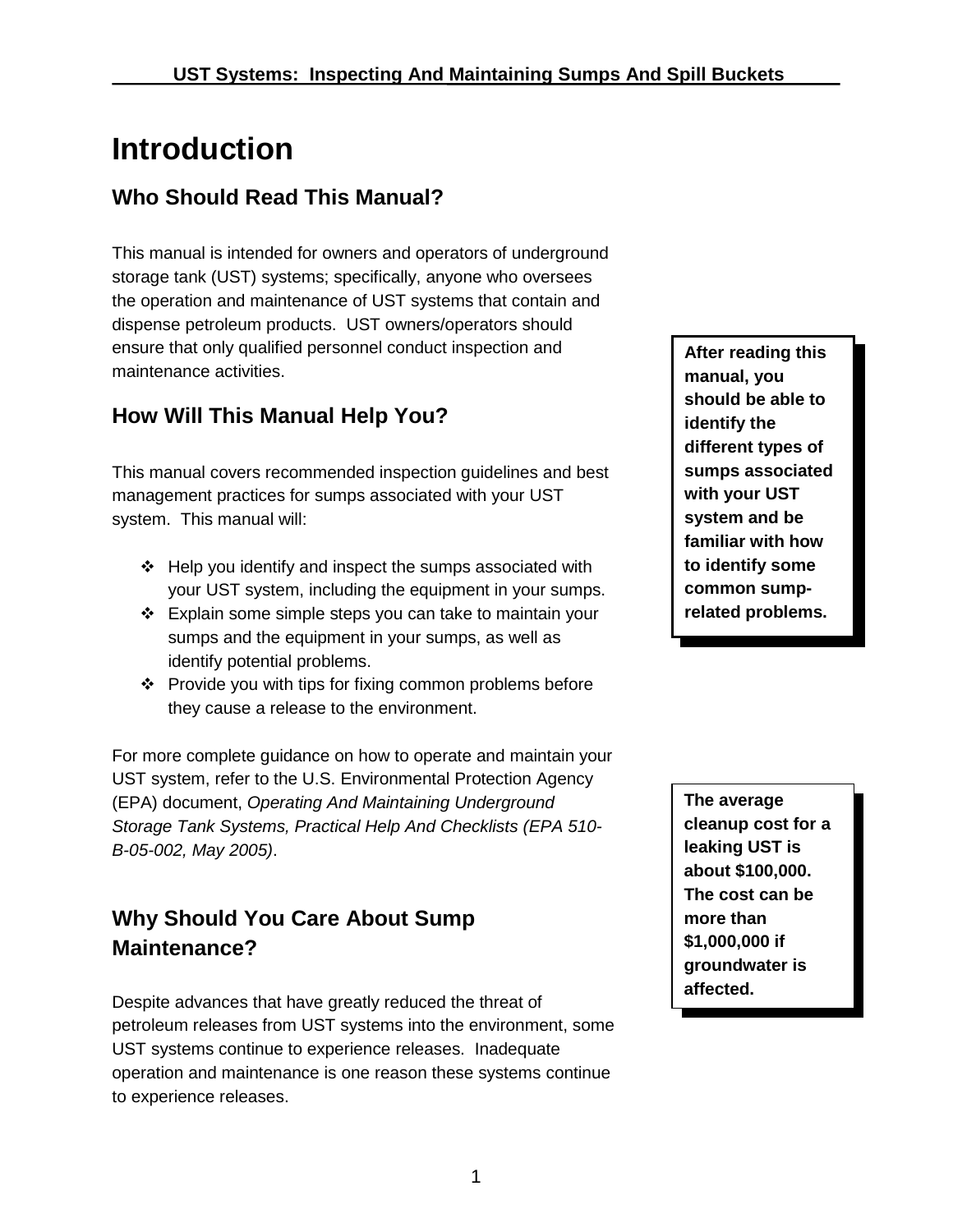Sumps, including the sumps beneath dispensers, sumps around the submersible pump (turbine) head<sup>[1](#page-3-0)</sup>, transition/intermediate sumps, and spill buckets are common sources of releases. Releases of even small volumes of product can seep into the ground and contaminate soil and groundwater. Inspecting and maintaining your sumps is generally simple and can prevent or minimize such releases.

While this manual addresses a number of issues related to sump maintenance, it may not cover some details specific to your particular sumps. Keep in mind the information provided in this manual is not intended to replace or contradict your specific manufacturer's instructions for maintaining your sumps and the equipment in your sumps.



Diagram of an UST system

**This manual presents practical help and a checklist for inspecting and maintaining sumps. State and local agencies may require these or other activities. Please check with your state or local agency to determine their specific requirements.**

<span id="page-3-0"></span> $\overline{1}$  $1$  Submersible turbine pumps are often known by their acronym STP.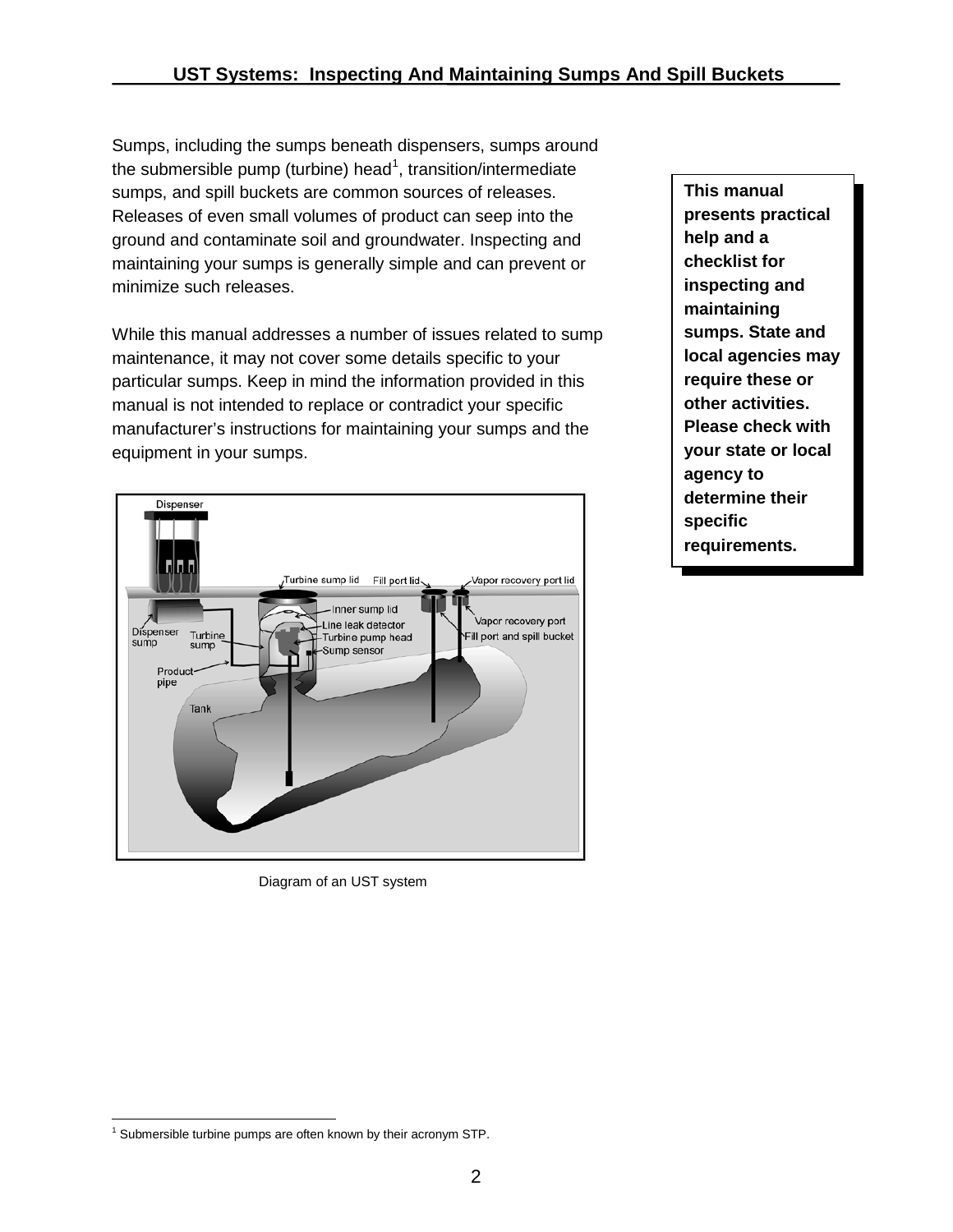# <span id="page-4-0"></span>**Safety Considerations**

If you perform sump inspection and maintenance activities, you should be experienced and aware of hazards and safety issues. Chances are you will be working in a high-traffic area, such as a gas station. You should properly mark off your work area and take appropriate steps to protect yourself. You should have the following items:

- Safety barriers, such as traffic cones or yellow plastic tape to mark off your work area
- ❖ Orange safety vest
- Hard hat (for construction sites)
- Steel-toed boots
- First-aid kit
- Chemical resistant gloves

You should consider these additional safety precautions:

- Sump lids may be large and very heavy and may require more than one person to lift. Use caution when lifting large steel lids.
- $\div$  Be aware of the possibility of explosive or harmful vapors when inspecting and maintaining sumps. Avoid breathing in petroleum vapors.
- Please note that OSHA designates some sumps as confined spaces. See OSHA's standard on confined spaces in Title 29 of the *Code of Federal Regulations,* Part 1910.146.

[http://www.osha.gov/pls/oshaweb/owadisp.show\\_documen](http://www.osha.gov/pls/oshaweb/owadisp.show_document?p_table=STANDARDS&p_id=9797) [t?p\\_table=STANDARDS&p\\_id=9797](http://www.osha.gov/pls/oshaweb/owadisp.show_document?p_table=STANDARDS&p_id=9797)



Person wearing safety gear while inspecting a sump



Person removing a sump lid within a marked inspection area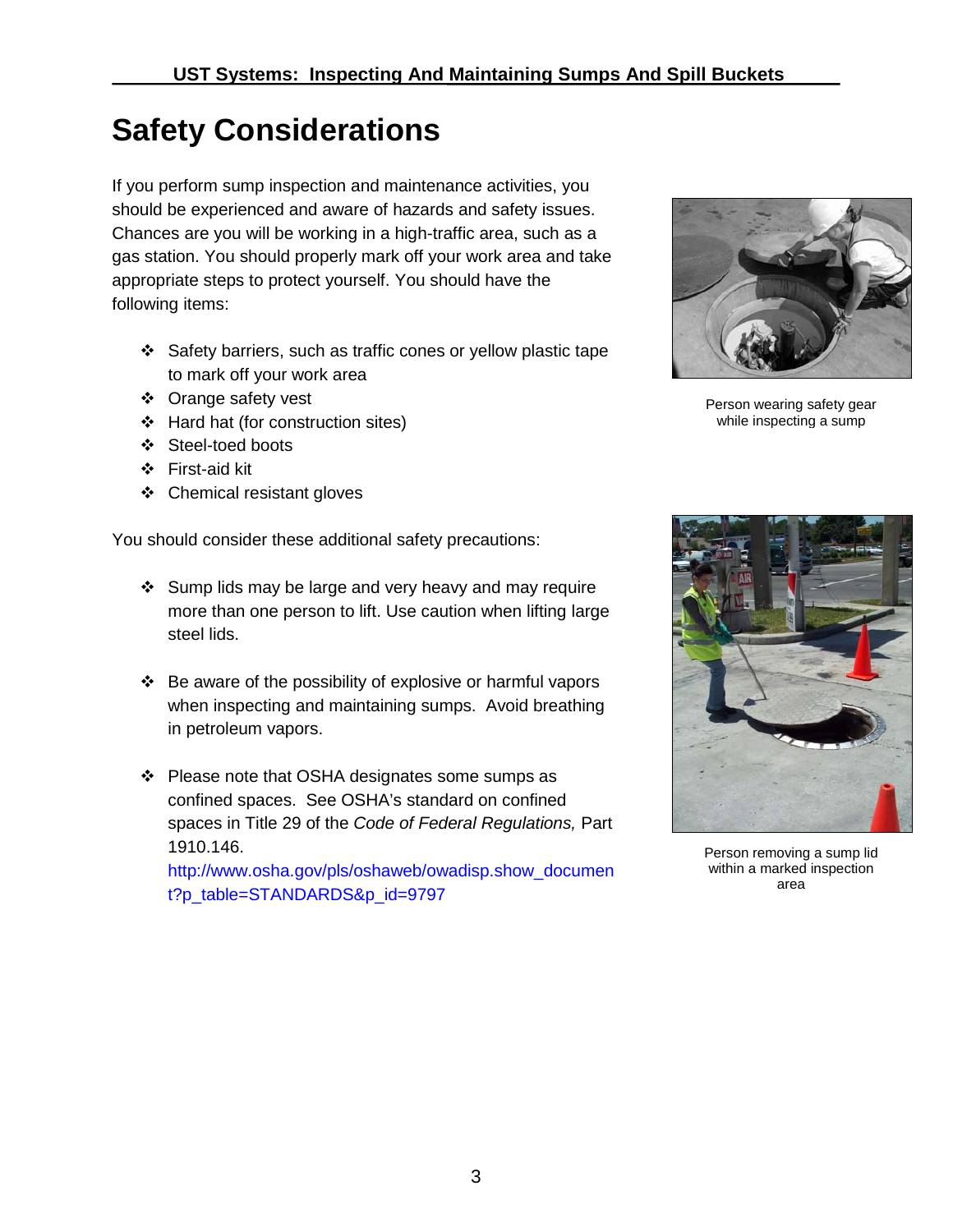# <span id="page-5-0"></span>**Getting To Know Your Sumps**

### <span id="page-5-1"></span>**What Is A Sump?**

A sump is a subsurface area (pit) designed to provide access to equipment located below ground and, when contained, to prevent liquids from releasing into the environment.

Sumps may or may not be contained. Contained sumps have sides and a bottom, are designed to be liquid tight, and may have a special cover designed to keep out water. Uncontained sumps generally do not have a bottom and are not designed to prevent liquid from entering or exiting the sump. These sumps may use wooden or metal sheeting to restrict the slumping of soil or crushed rock onto the equipment and to prevent the surface pavement from buckling or caving.

### <span id="page-5-2"></span>**What Kinds Of Sumps Are Associated With My UST System And Where Are They Located?**

The types of sumps likely to be associated with your UST system are:

**Turbine Sumps** – Turbine sumps are designed to provide access to the turbine area above the tank. The turbine area may house the submersible turbine pump head, piping, line leak detectors, interstitial monitoring devices, wiring, and other equipment. You generally will find turbine sumps directly above your USTs. Turbine sump lids generally range from 3 to 4 feet in diameter and can be round, oval, square, or rectangular in shape.

**Dispenser Sumps** – Dispenser sumps are designed to provide access to piping, flex connectors, shear valves, and other equipment located beneath the dispenser. Dispenser sumps are found directly under your dispensers.



Uncontained turbine sump



Contained turbine sump



Contained dispenser sump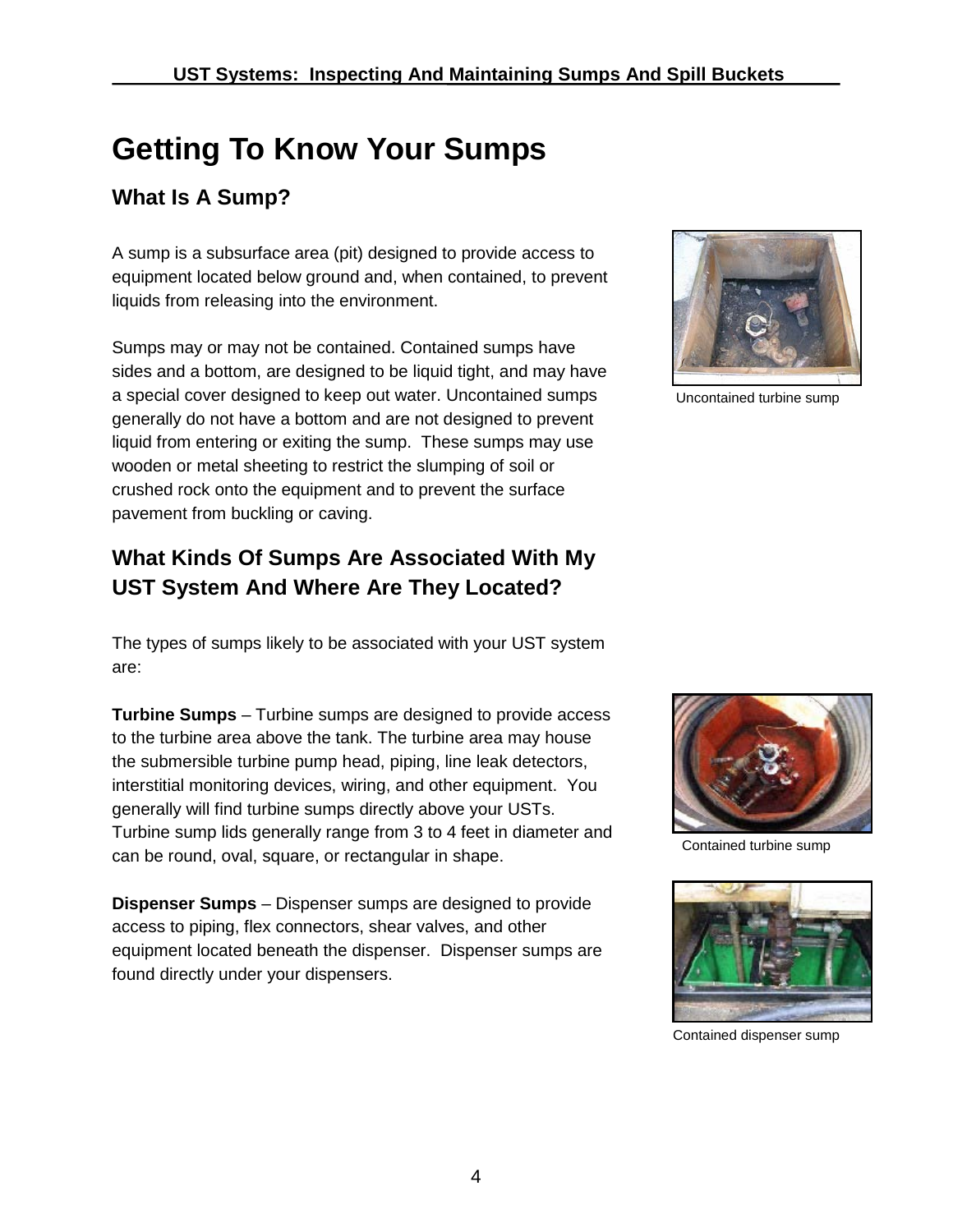**Transition/Intermediate Sumps** – Transition/intermediate sumps are less common than other sumps, but can be found along the piping runs that connect the tanks to the dispensers, and are designed to provide access to the piping. Transition sumps are used to transition from above-ground piping to below-ground piping or, in some cases, to transition between different types of piping. Intermediate sumps are located at key points in the piping system (e.g., low spots, branches, tees). Transition/intermediate sump lids generally range from 3 to 4 feet in diameter and can be round, oval, square, or rectangular in shape.

**Spill Buckets** – Spill buckets are contained sumps installed at the fill and/or vapor recovery connection points to contain drips and spills of fuel that can occur during delivery. Spill buckets are located where the delivery driver connects the product and/or vapor recovery hoses to your tank. Spill buckets can be found directly above your UST, at a location that is away from your UST (remote), or both. They typically range in size from 5 to 25 gallons, and lids range from 1 to 2 feet in diameter. Spill buckets may also be installed within a larger sump, similar in construction to a turbine sump, for secondary containment. In this case, you will only need to open your smaller lids to access your spill buckets.

**Spill Bucket Lid Turbine Sump Lid**



View of sump lids



Transition/intermediate sump



Spill bucket



Fill and vapor recovery lids installed within a larger sump lid

*Did You Know?* **Most UST systems must have spill buckets at each fill pipe where fuel is delivered into the UST. Some facilities also may have a second spill bucket around the Stage I vapor recovery line.**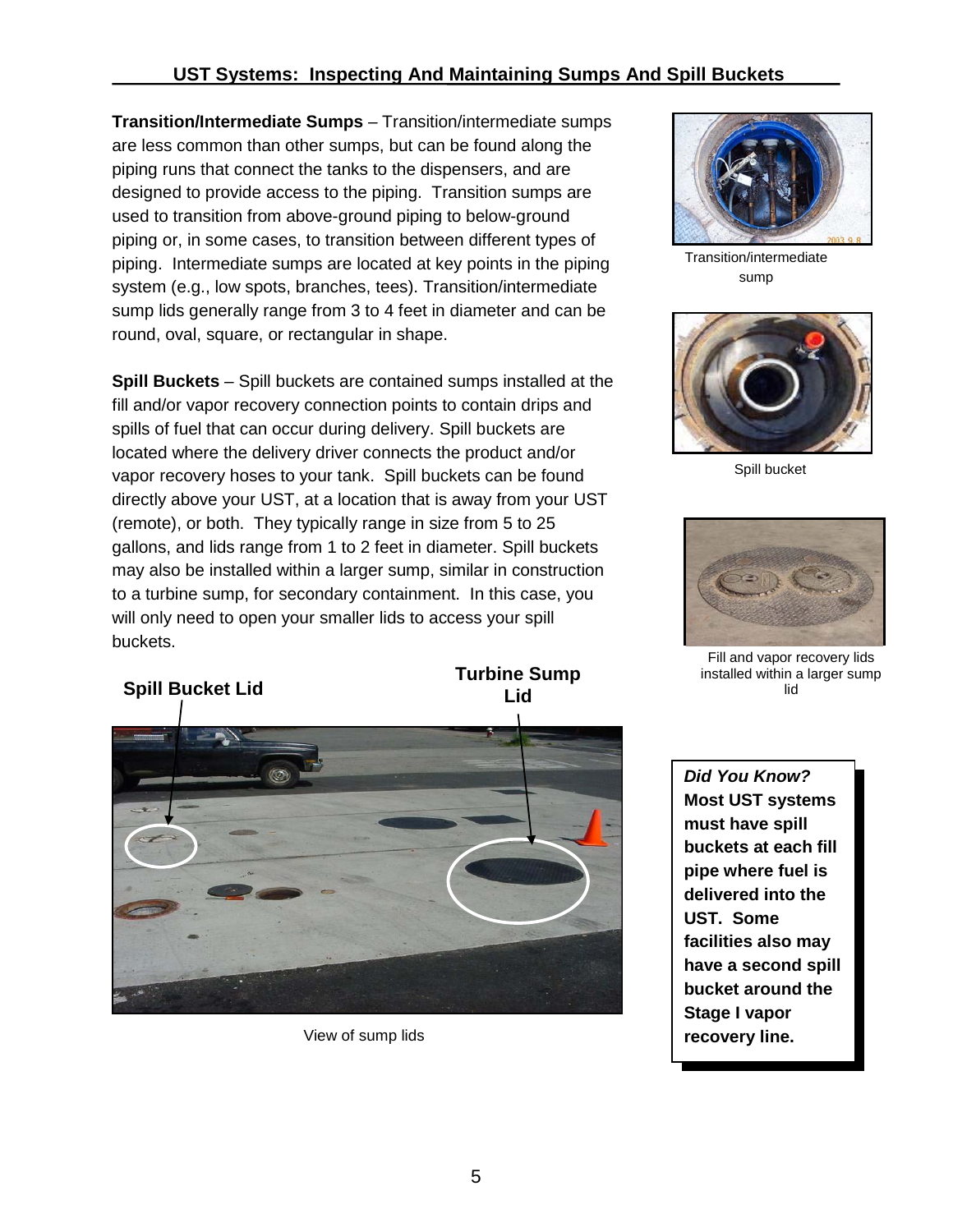## <span id="page-7-0"></span>**How Do You Access Your Sumps And Spill Buckets?**

You may need tools such as a large screwdriver, pry bar, wrench, or hammer to open your sump lids. Composite lids may require a specialized tool that you probably have on site. Have someone help you in lifting large lids, as they may be very heavy. Use caution when opening the lids and be aware of the following:

- $\div$  Square, rectangular, or oval sump lids can fall through the opening and damage the piping, submersible pump, or tank.
- Round lids, while not typically capable of falling into the sump, may swing down and damage the turbine head or line leak detector.
- If applicable, follow your equipment manufacturer's recommendations if special instructions are necessary to open the sump lids.
- $\div$  You may need a key to remove the dispenser cover in order to access the dispenser sumps.

Generally, sumps will have a traffic load rated lid, beneath which may be either direct access to the equipment or, if contained, an inner lid covering the contained area.



Circular steel sump lid pulled back to show the inner lid covering the turbine sump



Square steel sump lid pulled up to show the inside of an uncontained turbine sump



Circular spill bucket lid pulled back to show the fill port with a spill bucket



Dispenser cover pulled off to show the dispenser piping and equipment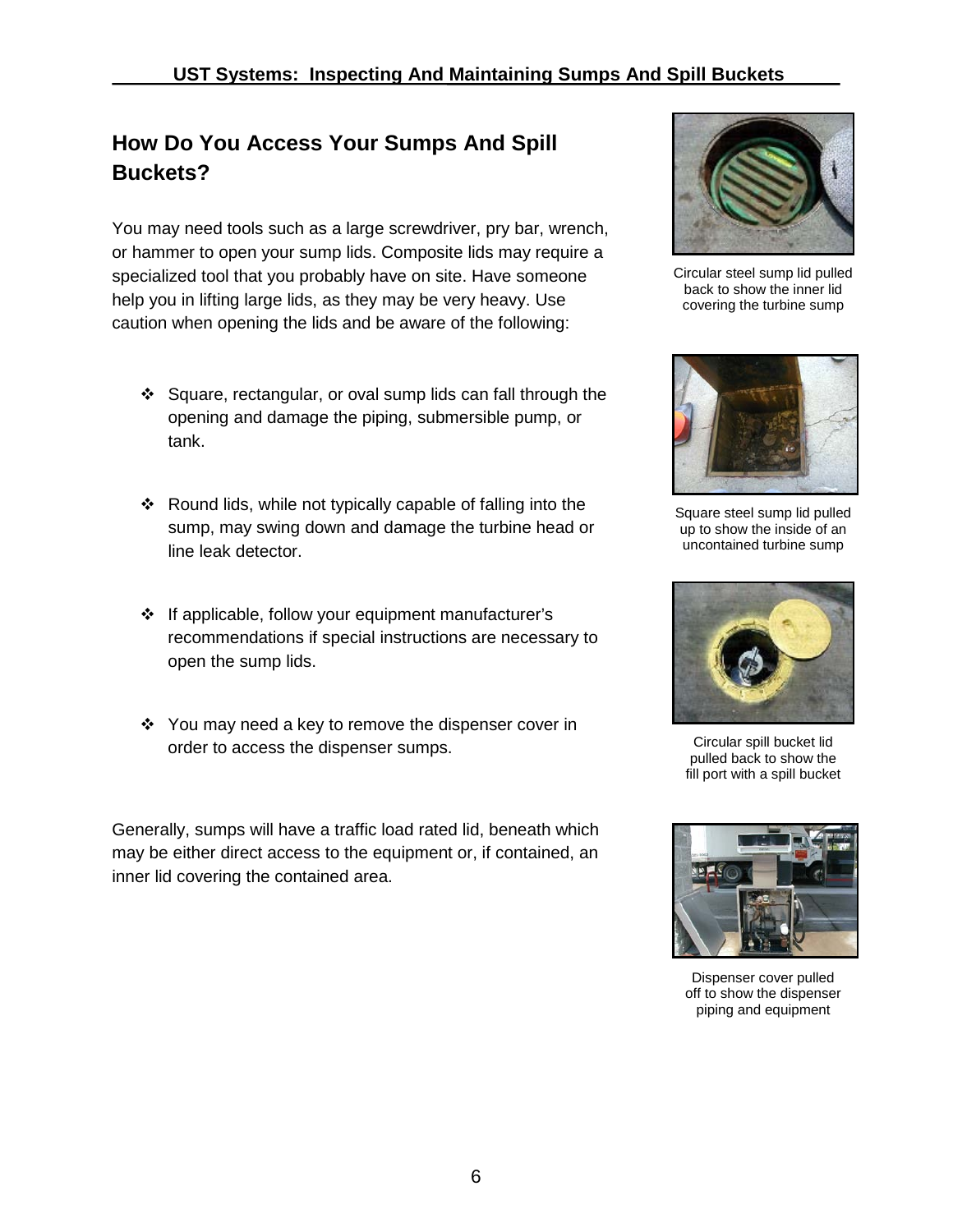# **Basic Maintenance Procedures For Sumps And Spill Buckets**

# **What Can You Do To Ensure Your Sumps and Spill Buckets Are In Good Condition?**

Maintaining your sumps and spill buckets will involve gaining access to them, inspecting them on a regular basis, assessing whether any problems exist, and ensuring any problems are addressed. For serious problems (e.g., obvious leaks occurring on the piping and equipment, cracked spill buckets or sidewalls, cracked or missing seal around the lid), it's best to contact your UST contractor or the manufacturer of your UST equipment to have the problem fixed. Appendix A contains a sample checklist you may want to use to guide your sump inspections.

# **What Should You Look For When You Inspect Your Turbine, Dispenser, And Transition/Intermediate Sumps?**

**Are The Lids Tight And Sealed Correctly?** Check to ensure the lids to the turbine, transition, and intermediate sumps create a tight seal when closed and are securely fastened. The seals of the sump lids often dry out, crack, and require replacement; so you need to ensure they are in good condition. Water in your sumps may be an indication of a bad seal.

**Are The Sump Walls Intact?** Check to ensure the walls of your sump are intact and are not slumping or warping. If your sump is not contained, check the sidewalls to ensure there is no caving.

**Note: To avoid accumulation of surface water, you should check the seals of your sumps' lids more frequently if they are located at a low point on the property or in the path of surface water runoff.** 

**If you identify or suspect a release of fuel to the environment, report this to your implementing agency. For a list of state UST websites, go to: http://www.epa.gov /oust/states/ statcon1.htm** 



Contained turbine sump full of liquid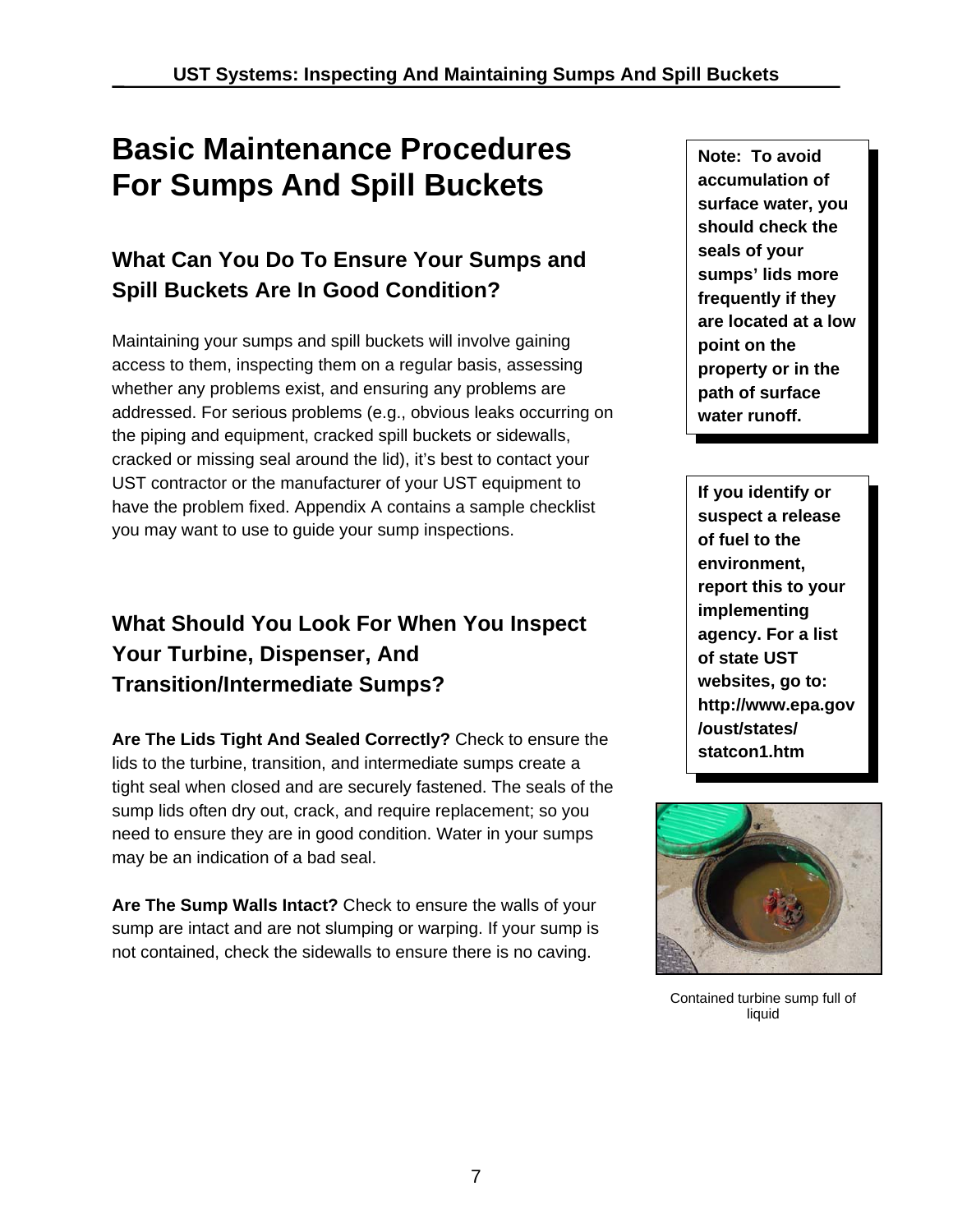**Is The Sump Free Of Debris, Liquid, Or Ice?** Debris, liquid, and ice can damage equipment, reduce capacity (if contained), and interfere with your equipment's ability to operate correctly. For example, water in your sump will reduce capacity and may cause metal equipment in your sump to corrode. Fuel in your sump will also reduce capacity and may damage some plastic sumps and other components not designed for long term contact with petroleum. Similarly, used dispenser filters may contain small amounts of petroleum, so they should not be left inside your sump. You should carefully remove and properly dispose of any debris, liquid, or ice in your sumps.



Dry, debris-free contained turbine sump



Contained sump with liquid and debris

**Is The Sump Free Of Cracks Or Holes?** Examine your contained sumps for signs of damage (e.g., cracks or holes). Check to ensure no cracks are present around the areas where components, such as wiring conduit and piping, enter your sumps. Cracks and holes mean your sump will no longer contain product or prevent releases to the environment.

**Are Sump Components Leak-Free?** Check to ensure the piping, fittings, and connections in your sump are not leaking or dripping fuel.

**Is The Sump Free Of Staining/New Staining?** Check to ensure no new stains are present since your last inspection. New staining indicates a drip or spill has occurred.



**Staining** 

*Did You Know?* **Some sensors may alarm only when in contact with petroleum. If covered completely with water, they will not alarm, even in the event of a petroleum leak.**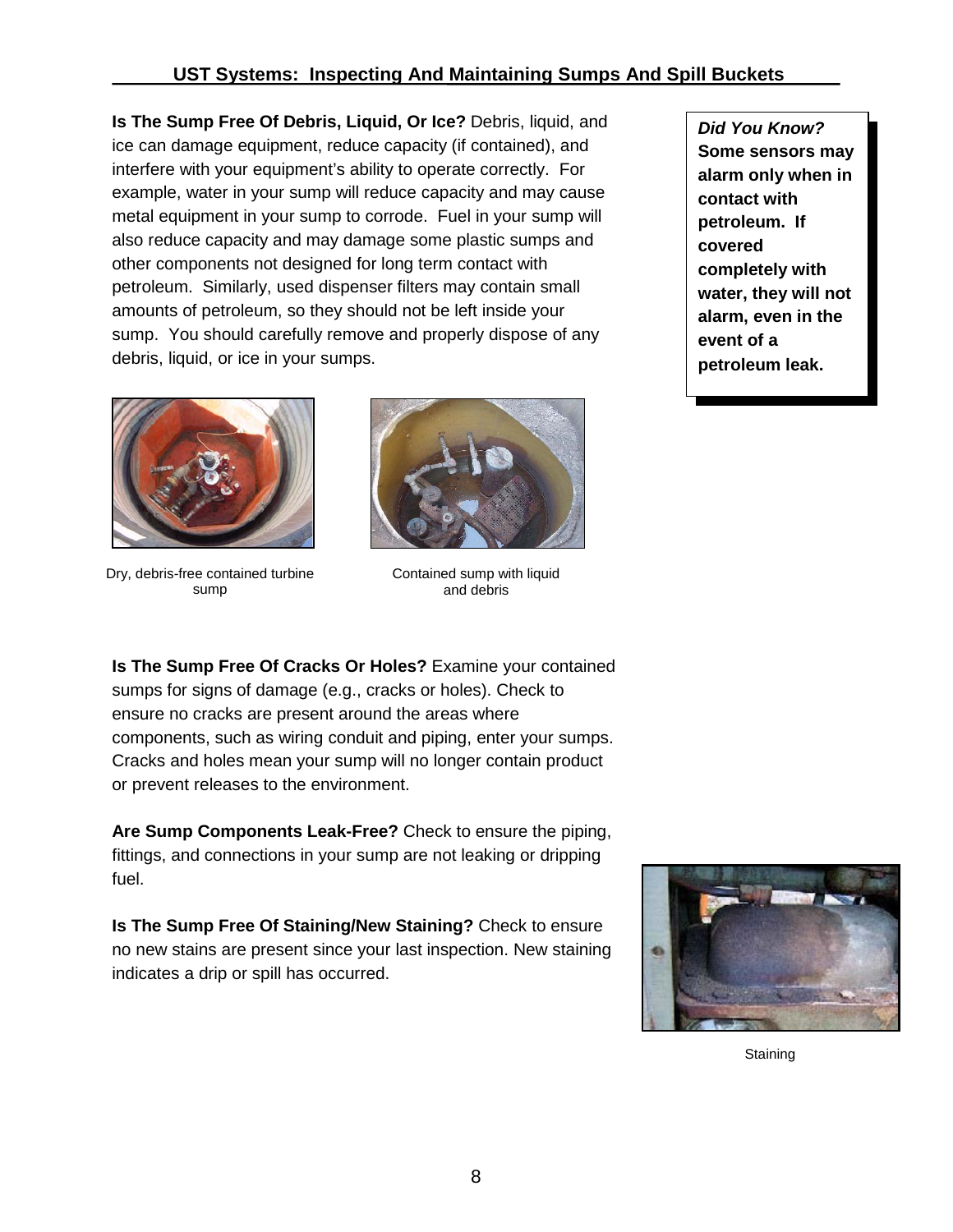**Are The Sensors Positioned Correctly?[2](#page-10-0)** If you have sensors, check to ensure they are positioned properly in the lowest part of your sump and below the piping entry. Sensors should not be raised as the result of false alarms or for any other reason. Raised or disabled sensors will take longer or fail to detect a leak and could violate regulatory requirements.

Sump sensor



Sump sensor in contained turbine sump





Float sump sensor **Example 3** Liquid sump sensor

#### **Are All Penetrations Into The Sump In Good Condition?2**

Check to ensure all areas where electrical wires, conduits, and piping enter the sump are sealed. Cracked or loose seals around the penetrations can allow liquids to enter the sump and can allow fuel to be released into the surrounding soils if a release occurs inside the sump.



Sump penetration seals in poor condition



Sump penetration seals in good condition

*Did You Know?* **Some plastic flexible piping is installed within a larger pipe (or chase). There may be a seal between the primary pipe and the chase. Check with the piping maker to determine the proper position of the seal.**

*Did You Know?* **A crack or hole in your sump below the sump sensor will not allow liquid to accumulate in the sump to a level necessary to activate the sensor. As a result, liquid may be released undetected. Such cracks or holes need to be repaired** 

**immediately.**

<span id="page-10-0"></span> $\overline{\phantom{0}}$ <sup>2</sup> Only for contained sumps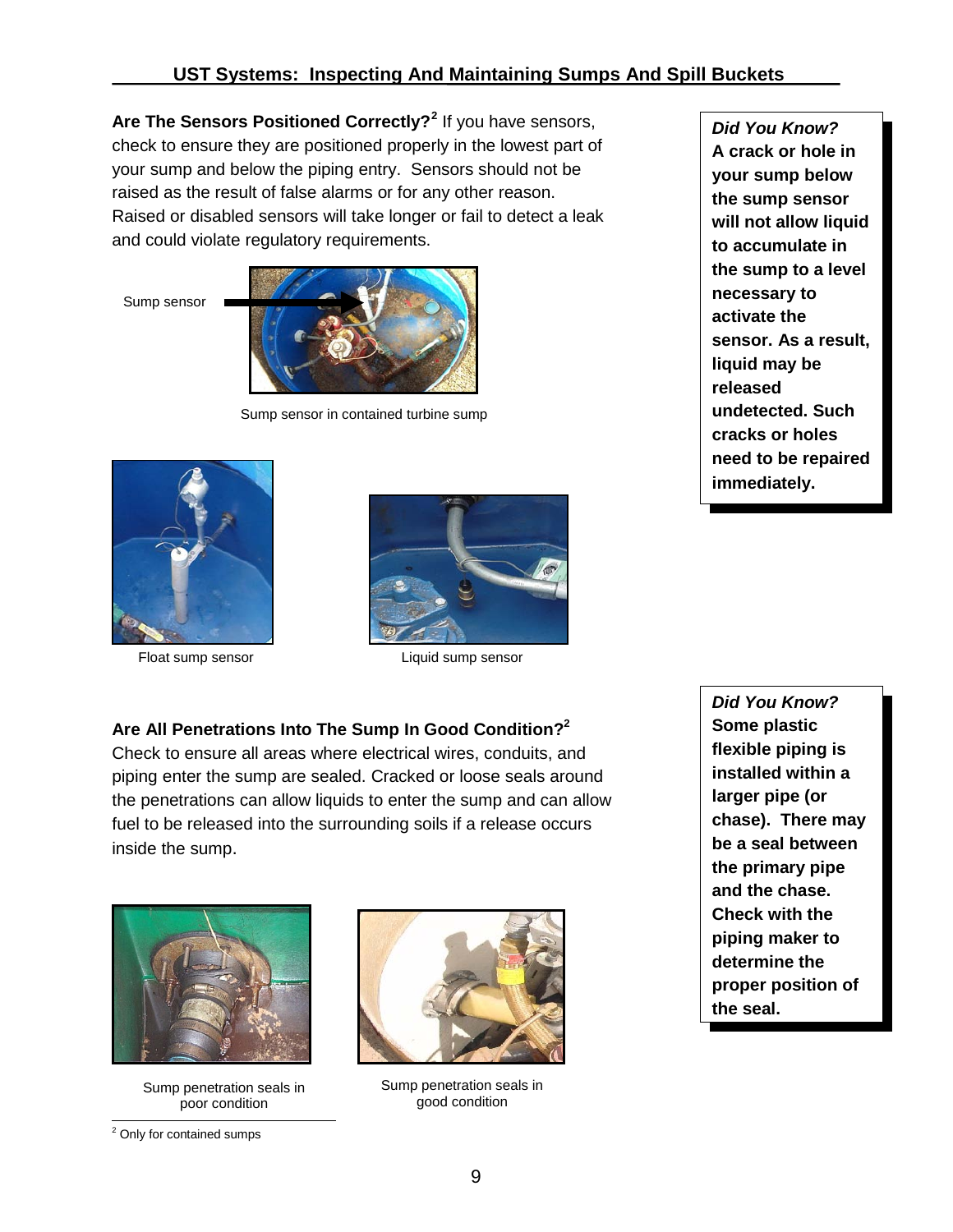#### **Are The Test Boots Positioned Correctly And In Good**

**Condition?[3](#page-11-0)** A test boot is found on secondarily-contained piping and is a flexible sleeve usually made of rubber with a valve located either at the entry to the sump or on the piping in the sump. It is used to test the space between the inner and outer piping walls for tightness. Check to ensure the test boots are in good condition, not cracked or torn, and positioned correctly in the sump.

To ensure a leak can be detected by your leak detection equipment, test boots should be positioned so they allow product to enter your sump if a leak from the primary piping occurs. There are a variety of different configurations for test boots. If you are unsure of the appropriate configuration, check with your contractor.



Test boot located in a sump Test boots positioned at



sump wall, right test boot is torn

### **Is The Piping And Other Equipment In Good Condition?**

Sumps may contain various types of piping and equipment such as leak detection equipment, turbine motors, line leak detectors, sensors, conduits, and flex connectors.



Contained turbine sumps and equipment in good condition

*Did You Know?* **If your metal piping, including metal flex connectors, is in contact with the ground, it must be protected from corrosion.**

<span id="page-11-0"></span><sup>&</sup>lt;sup>3</sup> Typically only for contained sumps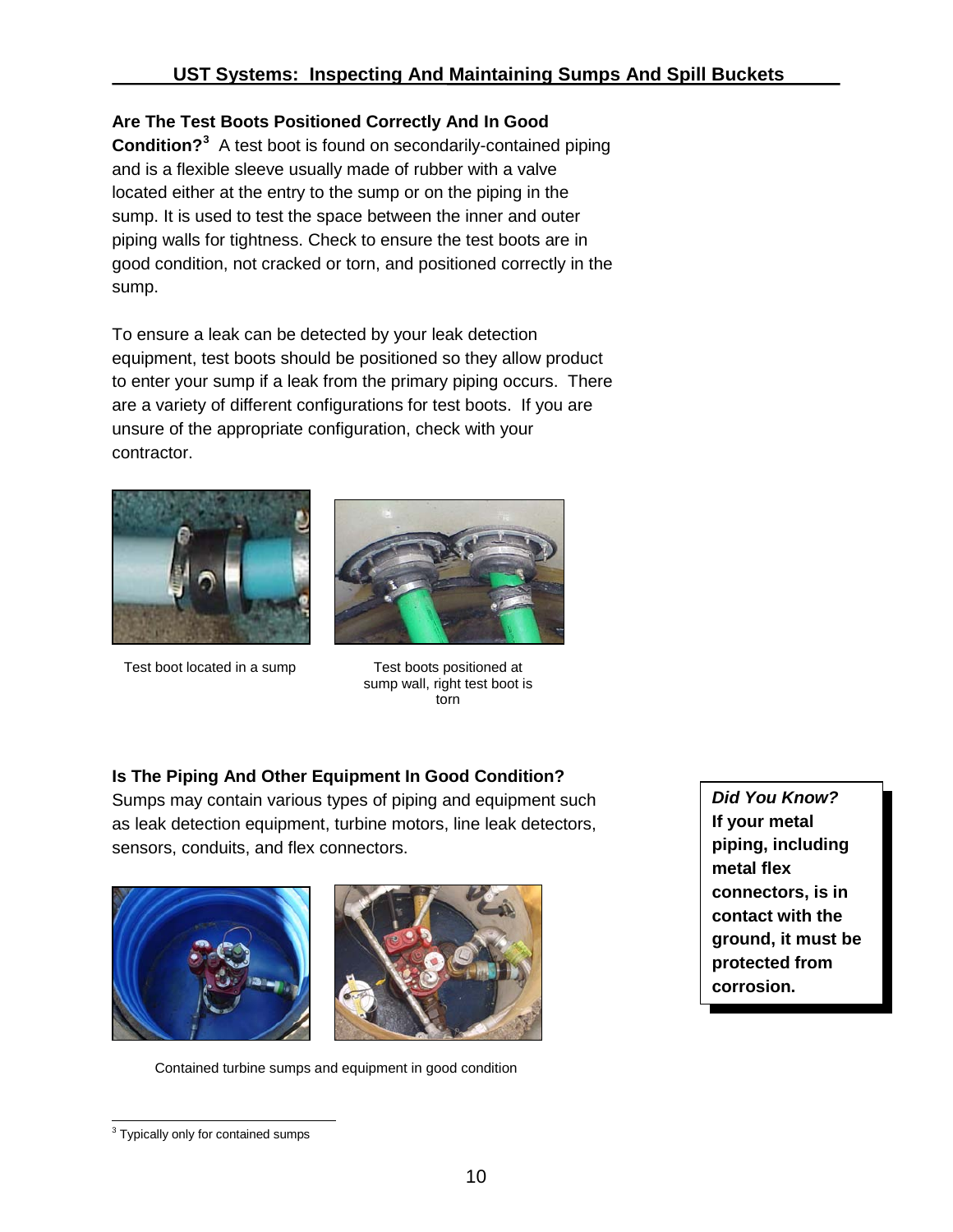When inspecting the piping and equipment in your sumps, you should watch for the following conditions:

- $\div$  For metal piping, check to ensure the piping is not severely corroded, in contact with the ground if it does not have corrosion protection, or otherwise degraded.
- $\div$  For fiberglass piping, check to ensure the piping is not cracked, delaminated, or otherwise degraded.
- $\div$  For flexible piping, check to ensure the piping does not have abnormal bends, breaks, cracks, or kinks; is not bulging, swelling, or growing; has not become soft, spongy, or discolored; and is not otherwise distorted or degraded.
- $\div$  Check to ensure the fittings and flexible connectors are not twisted or misaligned and the flexible connectors are not cracked, kinked, etc.
- $\div$  Check to ensure other pieces of equipment, including pump head, line leak detector, and sensors, are not visibly damaged, severely corroded, etc.



Flexible piping is cracked



Metal flexible connector is twisted due to growth of flexible plastic piping



Equipment and metal piping covered with dirt in uncontained sump



Fiberglass piping is cracked



Flexible piping is degraded due to microbial growth



Flexible piping is kinked



Flexible piping is bulging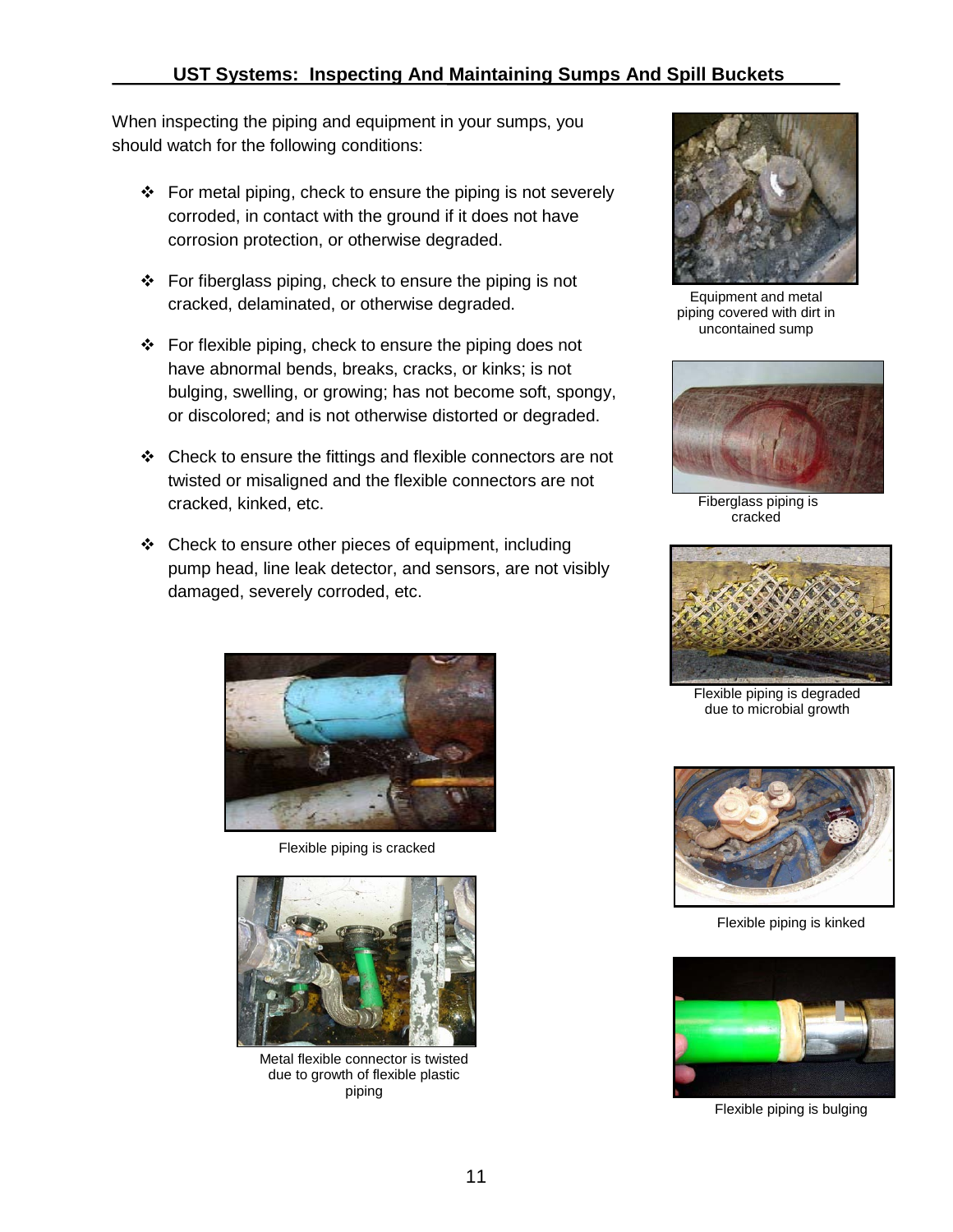## **What Should You Look For When You Inspect Your Spill Buckets?**

**Are The Lids To Your Spill Buckets In Good Condition?** Check to ensure the lids to your spill buckets are in good condition so they will keep water out when the lid is closed. Ensure that when the lids to your spill buckets are in the closed position, they create a good seal and are secured tightly. Some spill buckets contain a rubber gasket inside the cover; check to ensure the rubber gasket is in good condition and creates a proper seal when the lid is closed.



Cracked spill bucket lid



Spill bucket lid gasket

Check to ensure the lid is not touching the fill cap. This situation should be repaired because it could potentially damage the fill pipe and the tank if it is in an area where vehicles drive over the lid.

**Is The Spill Bucket Free Of Debris, Liquid, Or Ice?** Examine your spill buckets to determine whether they contain debris, liquid, or ice. For example, water in your spill bucket will reduce capacity and may cause metal equipment in your sump to corrode. Fuel in your spill bucket will also reduce capacity and may damage some plastic spill buckets not designed for long term contact with petroleum. You should carefully remove and properly dispose of any debris, liquid, or ice found in your spill buckets during your inspections. You should also check for and remove any liquid and debris present in your spill buckets before and after every delivery.

**A missing or damaged spill bucket lid may be a safety hazard. Replace it as soon as possible. Until the lid is replaced, cover and barricade the area to prevent potential accidents.**



Spill bucket that contains liquid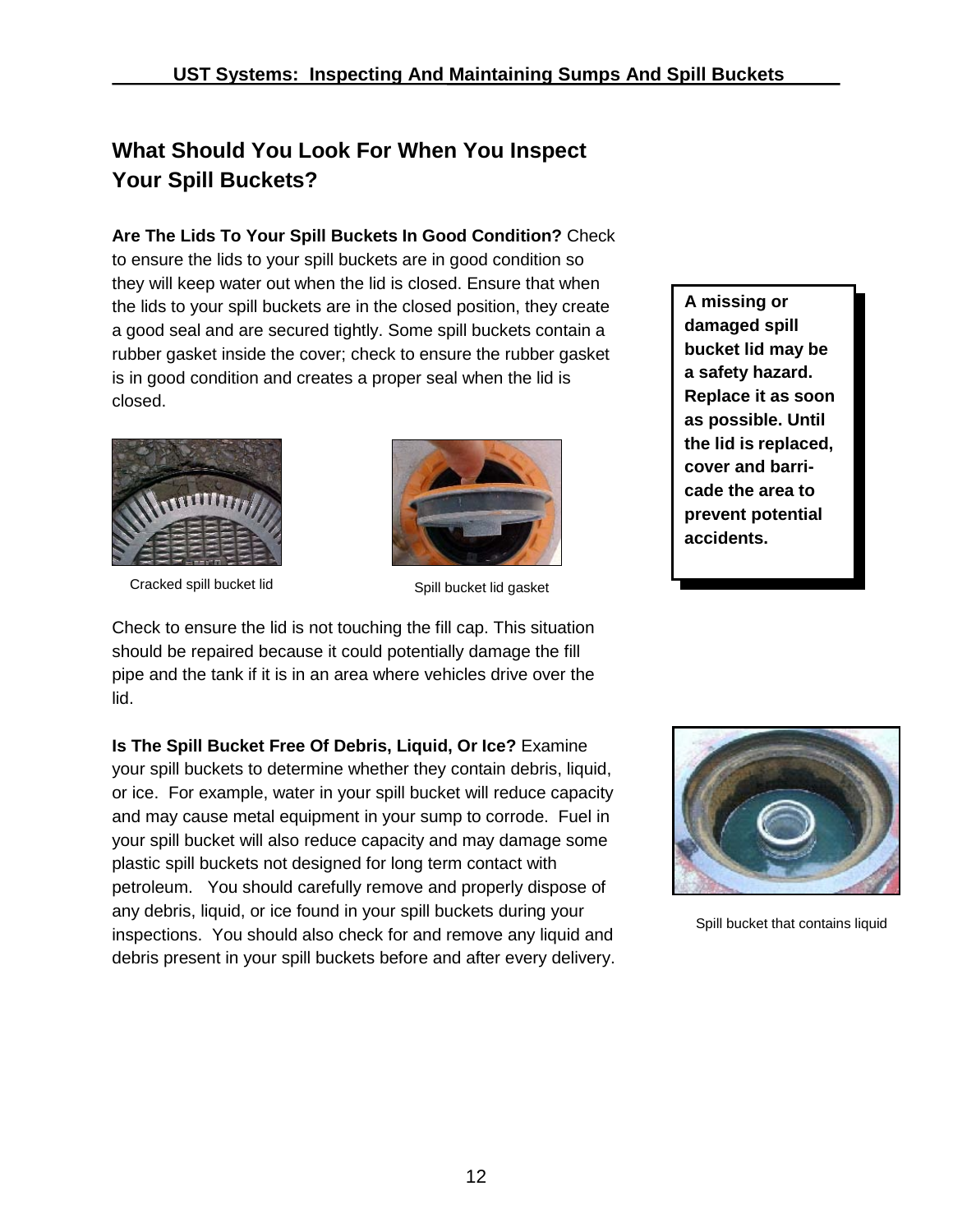Some spill buckets are equipped with a valve that allows you to drain accumulated liquid into your UST. Others may be equipped with a manual pump so fuel can be transferred to your UST system by pumping it through the fill pipe or removing the fuel and disposing of it properly. However, keep in mind that when you pump out or drain your spill bucket into your UST, any water and debris present also will enter the UST. This could lead to internal corrosion, dispensing problems, and the need to remove contaminated water from the tank. If your spill bucket is not equipped with a drain valve or pump, you can still remove the liquid and debris and dispose of them appropriately. Liquid can be removed with a portable pump, such as the one on the right.



Spill bucket with a drain valve



Spill bucket with a manual pump

**Is The Spill Bucket Free Of Cracks Or Holes?** Examine the spill buckets for evidence of cracks or holes. If you have a metal bucket, check for corrosion and rust. Also check for deformations in the spill buckets or separation of the spill bucket from the fill pipe.



Portable pump

**If your spill bucket is always dry, this may be an indication that it is not able to contain product. You may need to test to ensure it is liquid tight.**



Spill bucket in poor condition – note the gap between the spill bucket and the fill pipe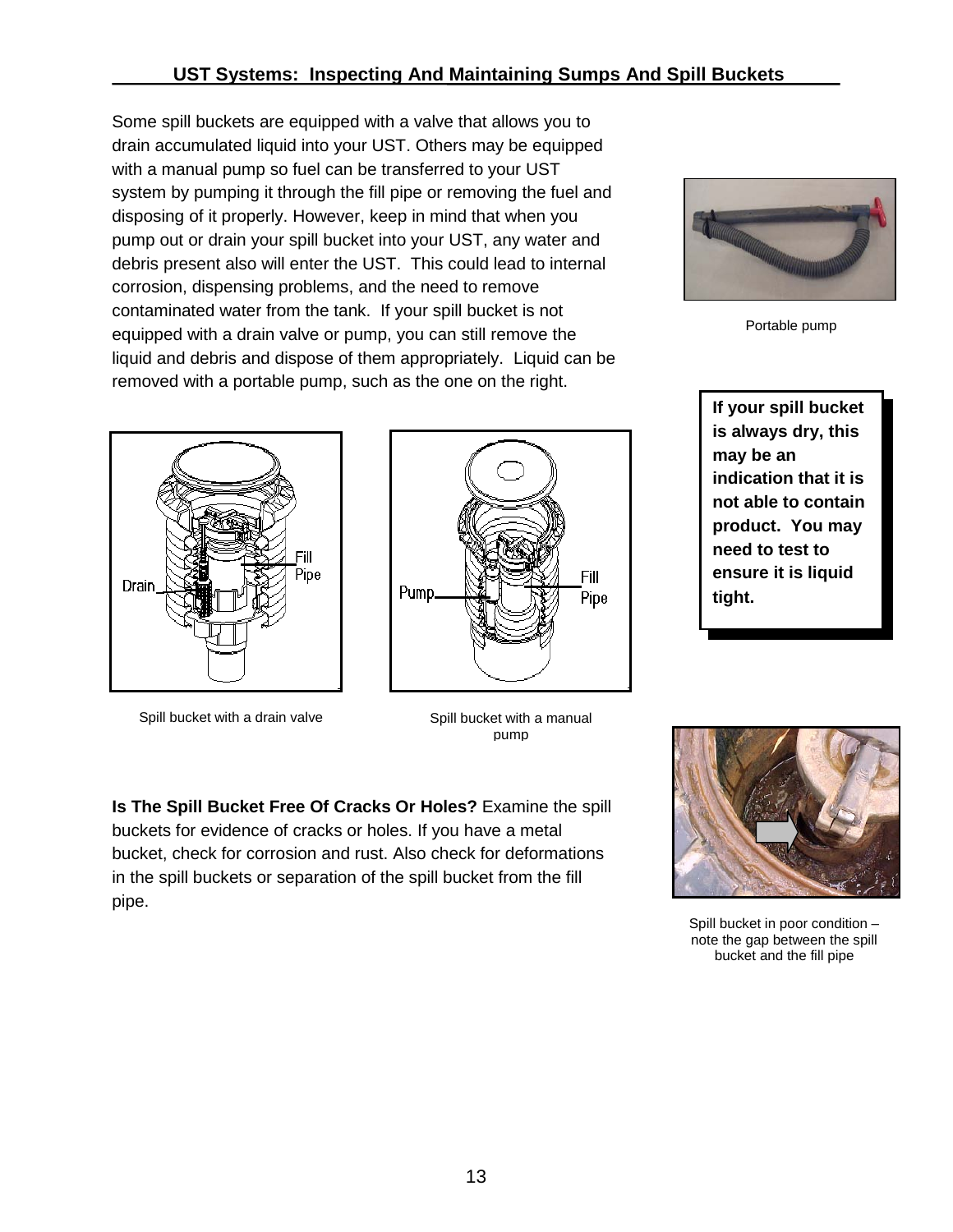**Are The Drain Valves Operational?** Some spill buckets have drain valves. Check to ensure the drain valve is free of debris and operational (e.g., it can close tightly and be opened to drain fuel in the spill bucket). If the drain valve is left open:

- $\div$  It will act as a vent
	- o Possibly affecting the ability of your overfill device to function properly;
	- o Allowing potentially dangerous vapors to build up in the spill bucket or to be released to the soil or groundwater;
	- o Possibly affecting the operation of the Stage II vapor recovery system.
- $\div$  It can allow water and debris to enter your tank.



Spill bucket drain valve

*Never* **pump fuel from your spill buckets into storm or sewer drains as a method of disposal. Improper disposal can contaminate surface and groundwater, result in vapor/explosion hazards, damage sewage treatment plants, and may be in violation of state or federal law.**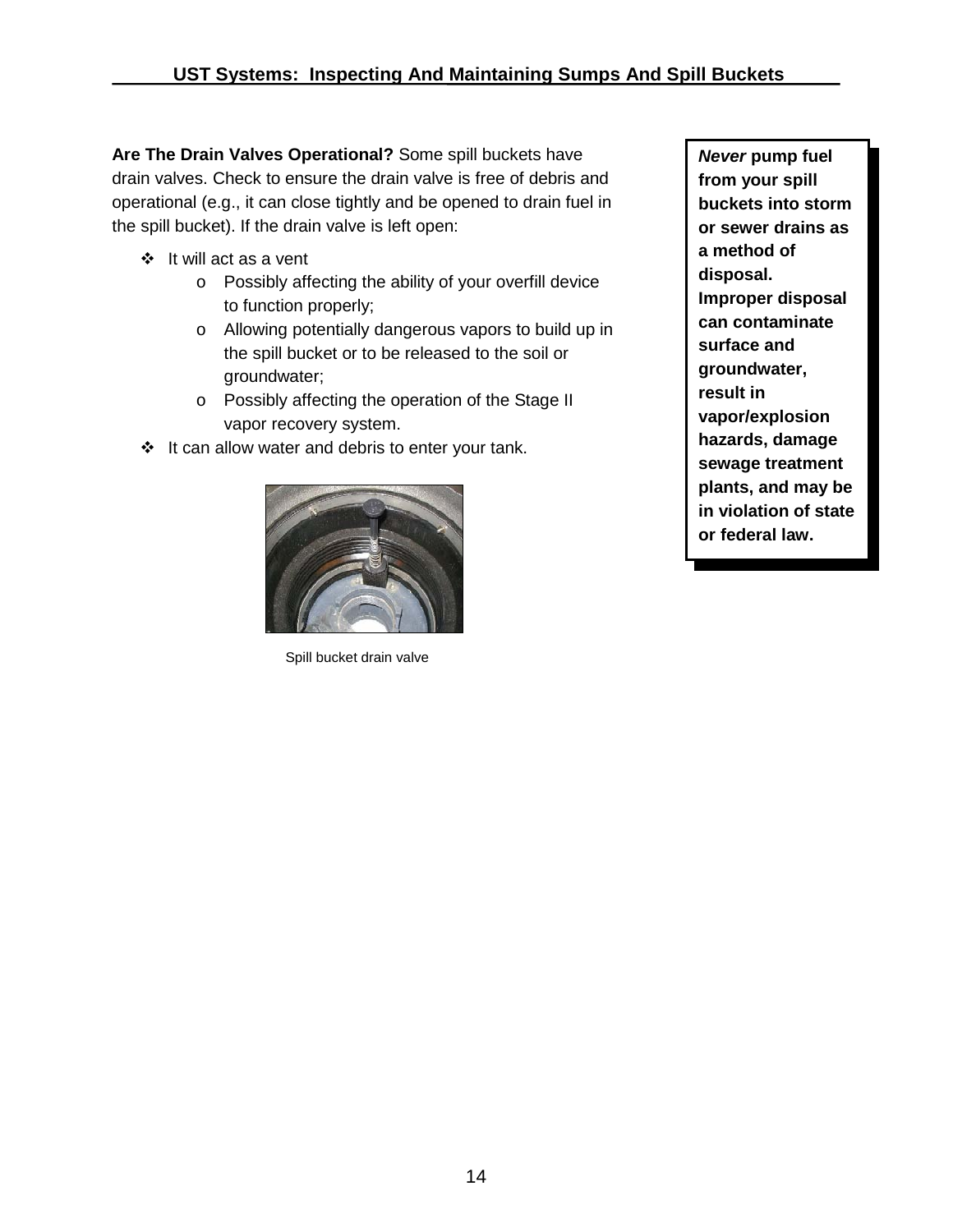# **Where Can You Get More Information On This Topic?**

#### **Federal Agencies**

U.S. EPA Office of Underground Storage Tanks http://www.epa.gov/oust

U.S. Department of Labor Occupational Safety and Health Administration http://www.osha.gov 1-800-321-OSHA (6742)

#### **Organizations**

API - American Petroleum Institute www.api.org (202) 682-8000

FTPI - Fiberglass Tank and Pipe Institute www.fiberglasstankandpipe.com (281) 568-4100

NACE International - Formerly National Association of Corrosion Engineers www.nace.org (281) 228-6200

NFPA - National Fire Protection Association www.nfpa.org (617) 770-3000

PEI - Petroleum Equipment Institute www.pei.org (918) 494-9696

STI - Steel Tank Institute www.steeltank.com (847) 438-8265

#### **Publications**

The publications listed below are free and available from the U.S. EPA. You can access these publications via EPA's website or you can call, write to, or fax EPA.

- You can download, read, or order documents from http://www.epa.gov/oust/pubs/index.htm
- To order free copies or ask questions, call EPA's publication distribution toll-free number at 800-490-9198 or fax301-604- 3408. You can also write and ask for free publications by addressing your request to EPA's publication distributor: National Service Center for Environmental Publications (NSCEP), Box 42419, Cincinnati, OH 45242.

 Washington DC, EPA 510-B-05-002, May 2005. *Operating and Maintaining Underground Storage Tank Systems: Practical Help and Checklists,* U.S. EPA, Office of Underground Storage Tanks,

*Musts for USTs: A Summary of the New Regulations for Underground Storage Tank Systems*, U.S. EPA, Solid Waste and Emergency Response, Washington DC, EPA-510-K-95-002, July 1995.

*Model Underground Storage Tank Environmental Results Program Workbook,* U.S. EPA, Solid Waste and Emergency Response, Washington DC, EPA R-04-003, June 2004.

#### **Other Sources**

For additional information on UST system operation and maintenance, go to U.S. EPA Office of Underground Storage Tanks, List of Operation and Maintenance Tools

<u>http://www.epa.gov/oust/ustsystm/tanko&m.htm</u><br>For links to state UST websites go to http://www.epa.gov/oust/states/statcon1.htm http://www.epa.gov/oust/states/statcon1.htm<br>15<br>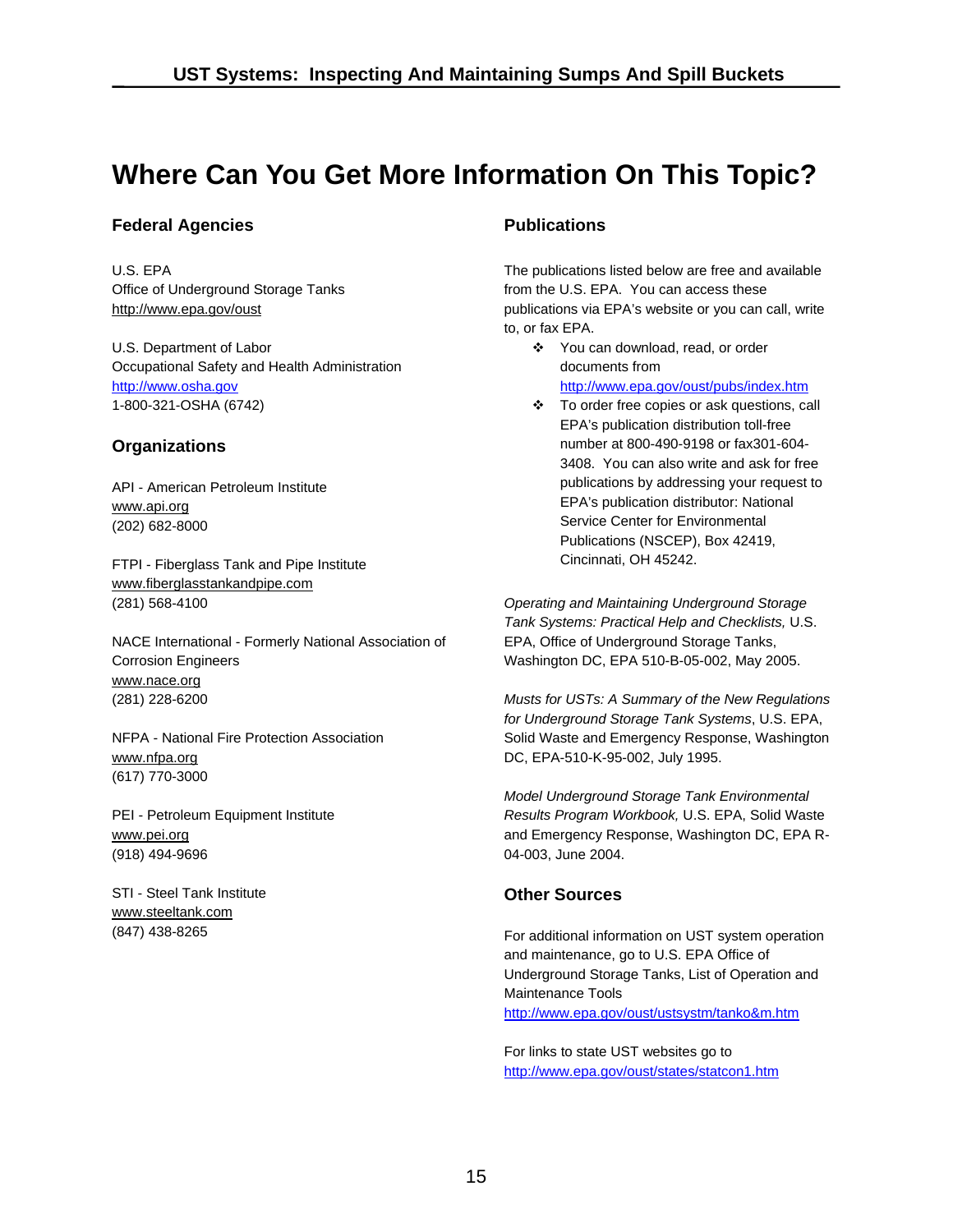Note: Federal UST regulations do not require you to report your maintenance activities, use this form, or keep any specific records of your sump inspection and maintenance practices.

| Sample Underground Storage Tank Sump And Spill Bucket Inspection Checklist                                                                                                                                                    |                                                           |                 |                   |               |                  |                  |             |                  |                |             |                |           |  |
|-------------------------------------------------------------------------------------------------------------------------------------------------------------------------------------------------------------------------------|-----------------------------------------------------------|-----------------|-------------------|---------------|------------------|------------------|-------------|------------------|----------------|-------------|----------------|-----------|--|
| Name: Name: Name: Name: Name: Name: Name: Name: Name: Name: Name: Name: Name: Name: Name: Name: Name: Name: Name: Name: Name: Name: Name: Name: Name: Name: Name: Name: Name: Name: Name: Name: Name: Name: Name: Name: Name: |                                                           |                 |                   |               |                  |                  |             |                  |                |             |                |           |  |
|                                                                                                                                                                                                                               |                                                           |                 |                   |               |                  |                  |             |                  |                |             |                |           |  |
| Comments/Follow-Up Needed:                                                                                                                                                                                                    |                                                           |                 |                   |               |                  |                  |             |                  |                |             |                |           |  |
|                                                                                                                                                                                                                               |                                                           |                 |                   |               |                  |                  |             |                  |                |             |                |           |  |
|                                                                                                                                                                                                                               |                                                           |                 |                   |               |                  |                  |             |                  |                |             |                |           |  |
|                                                                                                                                                                                                                               |                                                           |                 |                   |               |                  |                  |             |                  |                |             |                |           |  |
|                                                                                                                                                                                                                               |                                                           |                 |                   |               |                  |                  |             |                  |                |             |                |           |  |
|                                                                                                                                                                                                                               |                                                           |                 |                   |               |                  |                  |             |                  |                |             |                |           |  |
|                                                                                                                                                                                                                               |                                                           |                 |                   |               |                  |                  |             |                  |                |             |                |           |  |
| Choose yes or no for each question that applies.<br>Choosing no on any item indicates a problem that should be corrected.                                                                                                     |                                                           |                 |                   |               |                  |                  |             |                  |                |             |                |           |  |
|                                                                                                                                                                                                                               | When you have corrected the problem, check the fixed box. |                 |                   |               |                  |                  |             |                  |                |             |                |           |  |
| <b>Turbine/Transition/Intermediate Sumps</b>                                                                                                                                                                                  |                                                           | Sump No.: _____ |                   |               | Sump No.: ______ |                  |             | Sump No.: ______ |                |             | Sump No.: ____ |           |  |
|                                                                                                                                                                                                                               | Yes                                                       |                 | No Fixed?         | Yes           |                  | No Fixed?        | <b>Yes</b>  |                  | No Fixed?      | Yes         |                | No Fixed? |  |
| Are The Lids Tight And Sealed Correctly?                                                                                                                                                                                      |                                                           |                 | $\Box$            |               |                  | $\Box$           |             |                  | $\Box$         |             |                | □         |  |
| Are The Sump Walls Intact?                                                                                                                                                                                                    |                                                           |                 | $\Box$            |               |                  | $\Box$           |             |                  | $\Box$         |             |                | □         |  |
| Is The Sump Free Of Debris, Liquid, Or Ice?                                                                                                                                                                                   |                                                           |                 | $\Box$            |               |                  | $\Box$           |             |                  | $\Box$         |             |                | □         |  |
| Is The Sump Free Of Cracks Or Holes?*                                                                                                                                                                                         |                                                           |                 | $\Box$            |               |                  | $\Box$           |             |                  | $\Box$         |             |                | □         |  |
| Are Sump Components Leak-Free (No Leak Or Drips)?                                                                                                                                                                             |                                                           |                 | $\Box$            |               |                  | $\Box$           |             |                  | $\Box$         |             |                | □         |  |
| Is The Sump Free Of Staining/New Staining?                                                                                                                                                                                    |                                                           |                 | $\Box$            |               |                  | $\Box$           |             |                  | $\Box$         |             |                | □         |  |
| Are The Sensors Positioned Correctly?*                                                                                                                                                                                        |                                                           |                 | $\Box$            |               |                  | $\Box$           |             |                  | $\Box$         |             |                | □         |  |
| Are All Penetrations Into The Sump In Good Condition?*                                                                                                                                                                        |                                                           |                 | $\Box$            |               |                  | $\Box$           |             |                  | $\Box$         |             |                | □         |  |
| Are The Test Boots Positioned Correctly And In Good Condition?*                                                                                                                                                               |                                                           |                 | $\Box$            |               |                  | $\Box$           |             |                  | $\Box$         |             |                | $\Box$    |  |
| Is The Piping And Other Equipment In Good Condition?                                                                                                                                                                          |                                                           |                 | $\Box$            |               |                  | $\Box$           |             |                  | $\Box$         |             |                | $\Box$    |  |
| <b>Dispenser Sumps</b>                                                                                                                                                                                                        | Dispenser No.: __                                         |                 | Dispenser No.: __ |               |                  | Dispense No.: __ |             |                  | Dispenser No.: |             |                |           |  |
|                                                                                                                                                                                                                               |                                                           |                 | No Fixed?         | Yes           |                  | No Fixed?        | Yes         |                  | No Fixed?      | Yes         | No             | Fixed?    |  |
| Is The Sump Free Of Debris, Liquid, Or Ice In The Sump?                                                                                                                                                                       |                                                           |                 | $\Box$            |               |                  | $\Box$           |             |                  | $\Box$         |             |                | $\Box$    |  |
| Is The Sump Free Of Cracks Or Holes?                                                                                                                                                                                          |                                                           |                 | $\Box$            |               |                  | $\Box$           |             |                  | $\Box$         |             |                | $\Box$    |  |
| Are Sump Components Leak-Free (No Leak Or Drips)?                                                                                                                                                                             |                                                           |                 | $\Box$            |               |                  | $\Box$           |             |                  | $\Box$         |             |                | $\Box$    |  |
| Is The Sump Free Of Staining/New Staining?                                                                                                                                                                                    |                                                           |                 | $\Box$            |               |                  | $\Box$           |             |                  | $\Box$         |             |                | $\Box$    |  |
| Are The Sensors Positioned Correctly?                                                                                                                                                                                         |                                                           |                 | $\Box$            |               |                  | $\Box$           |             |                  | $\Box$         |             |                | $\Box$    |  |
| Are All Penetrations Into The Sump In Good Condition?                                                                                                                                                                         |                                                           |                 | $\Box$            |               |                  | $\Box$           |             |                  | $\Box$         |             |                | $\Box$    |  |
| Are The Test Boots Positioned Correctly And In Good Condition?                                                                                                                                                                |                                                           |                 | $\Box$            |               |                  | $\Box$           |             |                  | $\Box$         |             |                | $\Box$    |  |
| Is The Piping And Other Equipment In Good Condition?                                                                                                                                                                          |                                                           |                 | $\Box$            |               |                  | $\Box$           |             |                  | $\Box$         |             |                | $\Box$    |  |
| <b>Spill Buckets</b>                                                                                                                                                                                                          | Bucket No.: _                                             |                 |                   | Bucket No.: _ |                  |                  | Bucket No.: |                  |                | Bucket No.: |                |           |  |
|                                                                                                                                                                                                                               | Yes                                                       | No              | Fixed?            | Yes           |                  | No Fixed?        | Yes         |                  | No Fixed?      | Yes         |                | No Fixed? |  |
| Are The Lids To Your Spill Buckets In Good Condition?                                                                                                                                                                         |                                                           |                 | □                 |               |                  | $\Box$           |             |                  | $\Box$         |             |                | $\Box$    |  |
| Is The Spill Bucket Free Of Debris, Liquid, Or Ice?                                                                                                                                                                           |                                                           |                 | $\Box$            |               |                  | $\Box$           |             |                  | $\Box$         |             |                | $\Box$    |  |
| Is The Spill Bucket Free Of Cracks Or Holes?                                                                                                                                                                                  |                                                           |                 | $\Box$            |               |                  | $\Box$           |             |                  | $\Box$         |             |                | $\Box$    |  |
| Are The Drain Valves Operational?                                                                                                                                                                                             |                                                           |                 | $\Box$            |               |                  | $\Box$           |             |                  | $\Box$         |             |                | $\Box$    |  |

\*Only for contained sumps